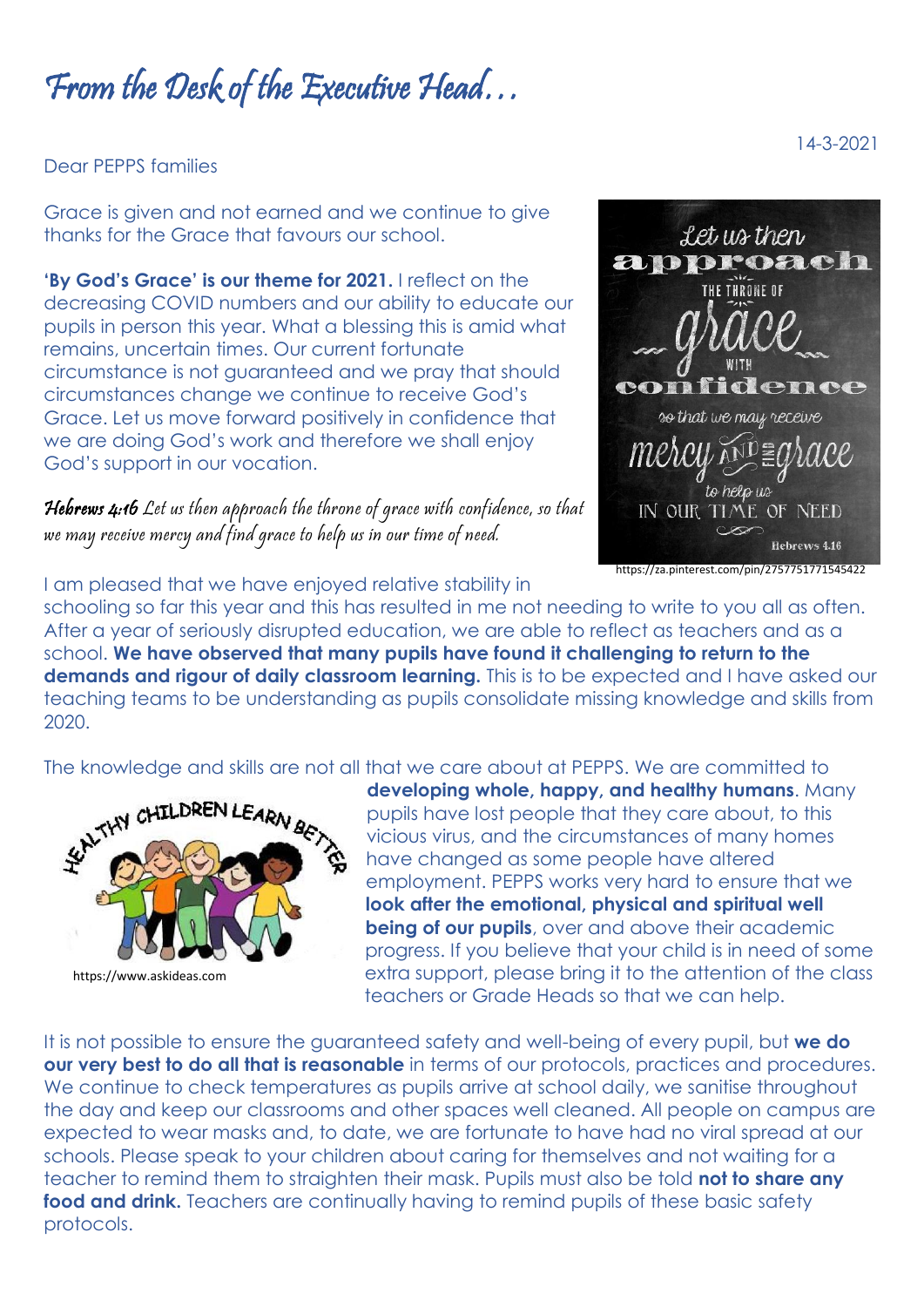General Safety on campus is a priority too and we receive annual certificates which attest to our school safety compliance on all campuses. Unfortunately, **we cannot be held responsible for pupils who are dropped off before teachers are on duty or collected after activities have ended for the day.**

**Our operational hours are: Polokwane Prep School and College: 6h45 – 15 minutes after the last activity (academic or sport) ends. Polokwane ECD School: 7h00 – 13h00**

**Ga-Ledwaba Prep School and ECD School Monday and Wednesday 7h00 - 13h45 Tuesday and Thursday 7h00 – 14h15 Friday 7h00 -12h45**

**Mokopane Prep School and ECD School Monday and Wednesday 7h15 - 15h15 Tuesday and Thursday 7h15 – 14h00 Friday 7h00 -12h45**



https://www.learningresources.com/

## **Pupils must be enrolled in Aftercare if they need to be cared for beyond these hours.**



http://capl.washjeff.edu/

Also, on a matter of safety, we have noticed increased traffic in our car-parks now that we have all returned to campus. The nature of schools is that the traffic is heavy at the start of and at the end of the school day, however, the congestion is made worse if vehicles do not adhere to the regulations and stop in the flow of the traffic. **Vehicles should move into a parking bay** if they are going to drop multiple children or if they are going to get baggage out of the boot of the car. We ask that our parents and transport providers honour the traffic regulations

on our campuses and **drive very slowly** to protect our pupils. It is

also respectful and appropriate to **obey the requests of any traffic marshalls or security personnel** who are trying to manage the traffic flow. If we all work together on this, we can ease everyone's frustration.

This year is **PEPPS Schools in Limpopo's 30th birthday** and we are looking to pay tribute to our Alumni. If anyone is aware of a pupil who matriculated from PEPPS who we can write a short biography on and publish a photo, please send the details to [naidoom@pepps.co.za.](mailto:naidoom@pepps.co.za) It would be lovely if we could have short biographies and a photo of families who have had multiple pupils matriculate at PEPPS. Please remember to include



sourcing-opps.com

the year of matriculation and in the case of some of the ladies, their maiden name. We look forward to many submissions that we can share with our community. **PEPPS believes that we set our pupils up for success in their adult lives**, not only in their careers but also we hope that our pupils go on to be responsible family members, good parents and contributing members in society at large. It will be wonderful to document this throughout 2021. Thank you in advance for helping us with this project.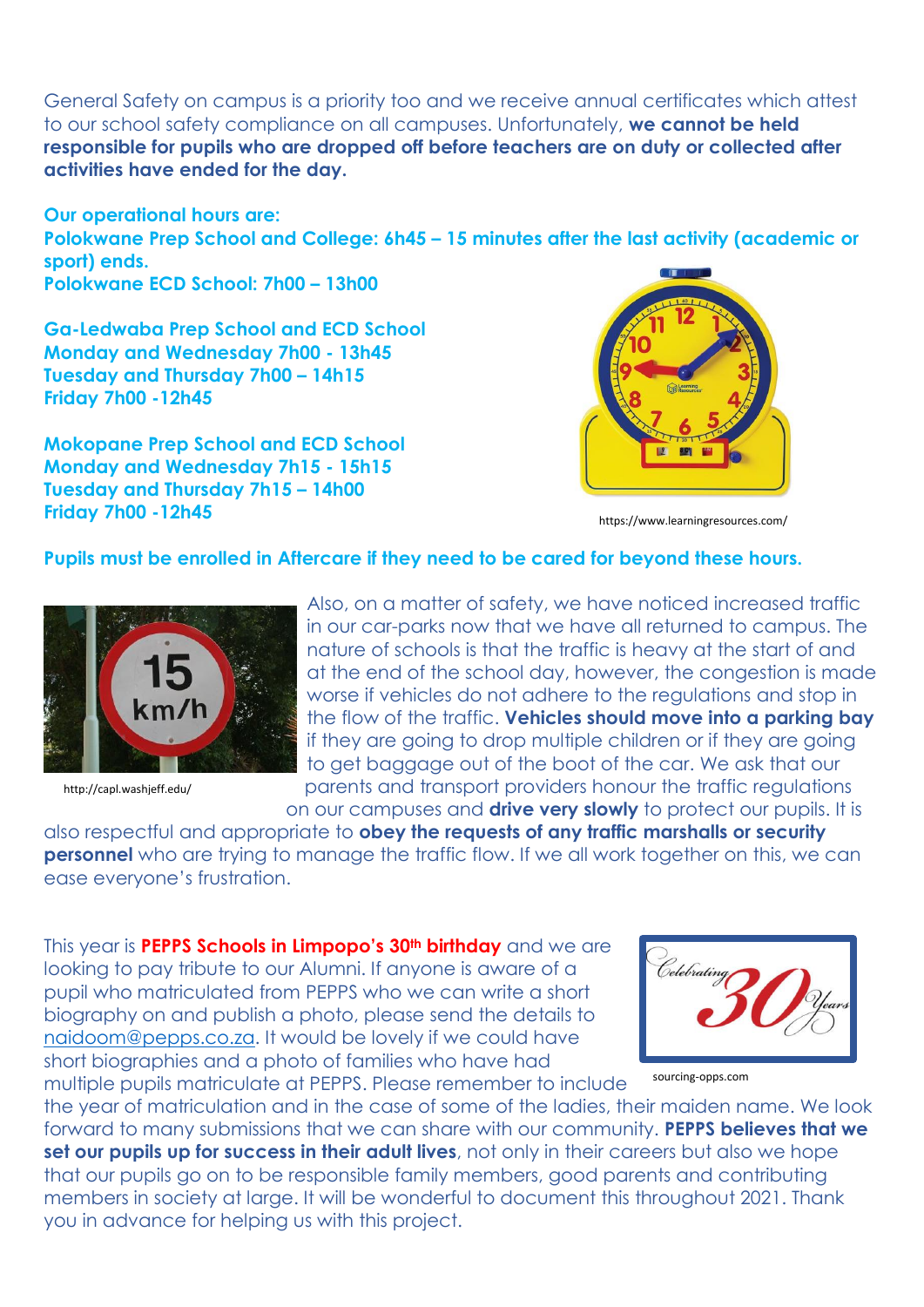The parents and teachers at PEPPS are united in our quest to **set the children in our care up for success.** Our communication with one another and our common vision are important if we are to reach our admirable goal. I encourage parents to email teachers if they have a specific concern. All teacher email addresses are available on myHomework. I remind parents that the world is imperfect and although the teachers at PEPPS try our very best to do all that we can to support every pupil, working with people is not a perfect science. Please hold us accountable to excellence, but not to perfection.



https://marketbusinessnews.com/

Setting pupils up to be digital citizens and capable participants in the 4<sup>th</sup> Industrial Revolution is part of what PEPPS strives to do. We can all agree that **being tech-savvy is a necessary skill** for future generations, but the development of these skills is coming at a dangerous price. I attended a presentation this week by **Dr Anke Brand** called **'Digital Cocaine'**. The staggering statistics were eye-opening and disturbing.

The first thing we need to realise is that devices (phones, tablets, laptops and computers) are here to stay. They can make life more convenient and often enhance learning, so to get rid of them completely would be tossing the baby out with the bathwater. **PEPPS does not allow phones to be used by pupils at school** (unless with the explicit permission of a teacher) in an effort to encourage our pupils to socialise with one another when they have spare time. ECD and Prep pupils have limited exposure to computers and tablets on different campuses so that they can start learning some digital skills. From Grade 7 in Polokwane pupils are asked to bring laptops to school. **The laptops, in College, form an integral part of the learning process and the homework process.**

So, if we cannot get rid of devices how do we manage them. They need to be managed for young people, by the adults in their lives, because **they are addictive**. Digital platforms are designed to draw people in and they encourage addictive behaviour patterns. A person is struggling with Digital Addiction Disorder if they have a compulsive need to be on their device and their **compulsive behaviour interferes with their daily routine expectations**.

**Sleep deprivation** is a major problem in our youth because they stay up half the night on devices. Parents need to set boundaries on device hours and if necessary lock devices away at a certain time. Research is clear that **pre-pubescent children need 9-10 hours of sleep per night to allow for optimum brain and body development and tweens and teens should be getting 8-9 hours of good quality sleep in order to function effectively and learn**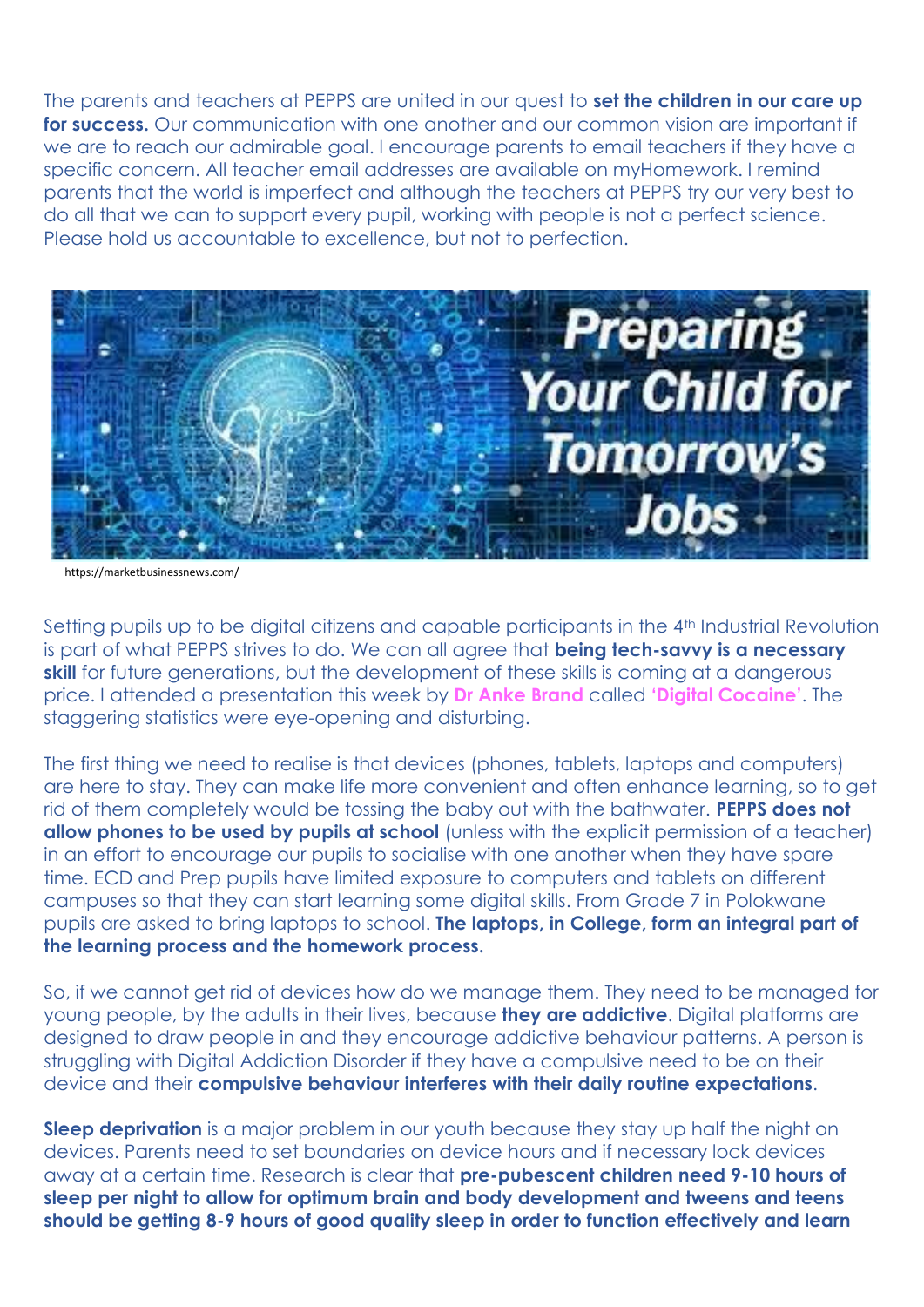**well**. Give some consideration to whether your home is setting up systems and routines that allow for these good sleep patterns to develop.

There are five major forms of digital addiction:

- 1. Social media
- 2. Compulsive Internet usage
- 3. Obsessive information gathering
- 4. Gaming
- 5. Cybersex/porn

Of the five, the last one is the most widespread. 35% of worldwide internet traffic is porn and the most dominant age group of first-time porn exposure is 9-11-year-olds. A group of 3 000 Gauteng 13-year-olds were asked in a survey who had never been exposed to any nude or semi-nude sexy pictures or videos yet. Not one was able to say they had not! Along with this shocking news, statistics tell us that anxiety and depression have increased by 70% over the last 20 years and attention spans have decreased significantly over the same period. What are we doing to ourselves and our children?



As I said we cannot, and I would argue we should not, get rid of digital devices, but as adults, we must regulate the use of these devices in our homes. Selfregulation is the last developmental stage of the brain and is only fully developed in most females by around age19-20 and in most males around 21-22. This fact reminds us that **we need to help children and teens to regulate by setting appropriate boundaries around their device use.**

www.theguardian.com

Dr Anke Brand highlighted that children are most

vulnerable to inappropriate digital behaviour when they were **alone and in the dark**. Devices should not be with children and teens at night and ideally, they should be used in public parts of the house or the door should be left open where adult eyes can regularly see what is happening on the screen. Phones, in particular, should not go to children's bedrooms.

The problem of **chronic multitasking was also presented as problematic**. Modern children and teens almost always seem to have more than one thing on the go. They are doing their homework while checking on social media or watching TV. **Multitasking has unequivocally been shown to be counterproductive.** The brain is significantly more effective when it concentrates on one thing at a time. As a result, work is completed more efficiently and effectively if only one task is engaged in at a time.

**Younger children are more negatively impacted by digital devices.** Learning for young children takes place largely through integration with the vestibular system and this system needs us to move. Learning to read via a real book has been shown to be more effective than learning to read off a screen. The theory suggests that just the act of tracing with fingers and turning pages is beneficial.

We were challenged by Dr Anke Brand to find the **'Goldilocks Zone' for digital use in our schools and homes.** Not too much and not too little – just right! The addiction is the result of dopamine (happy hormone) levels being elevated by up to 400% when we are on a screen, so we crave more and more of that 'happy' feeling. Children and teens are exponentially more vulnerable to these digital cravings and parents, caregivers and teachers owe it to